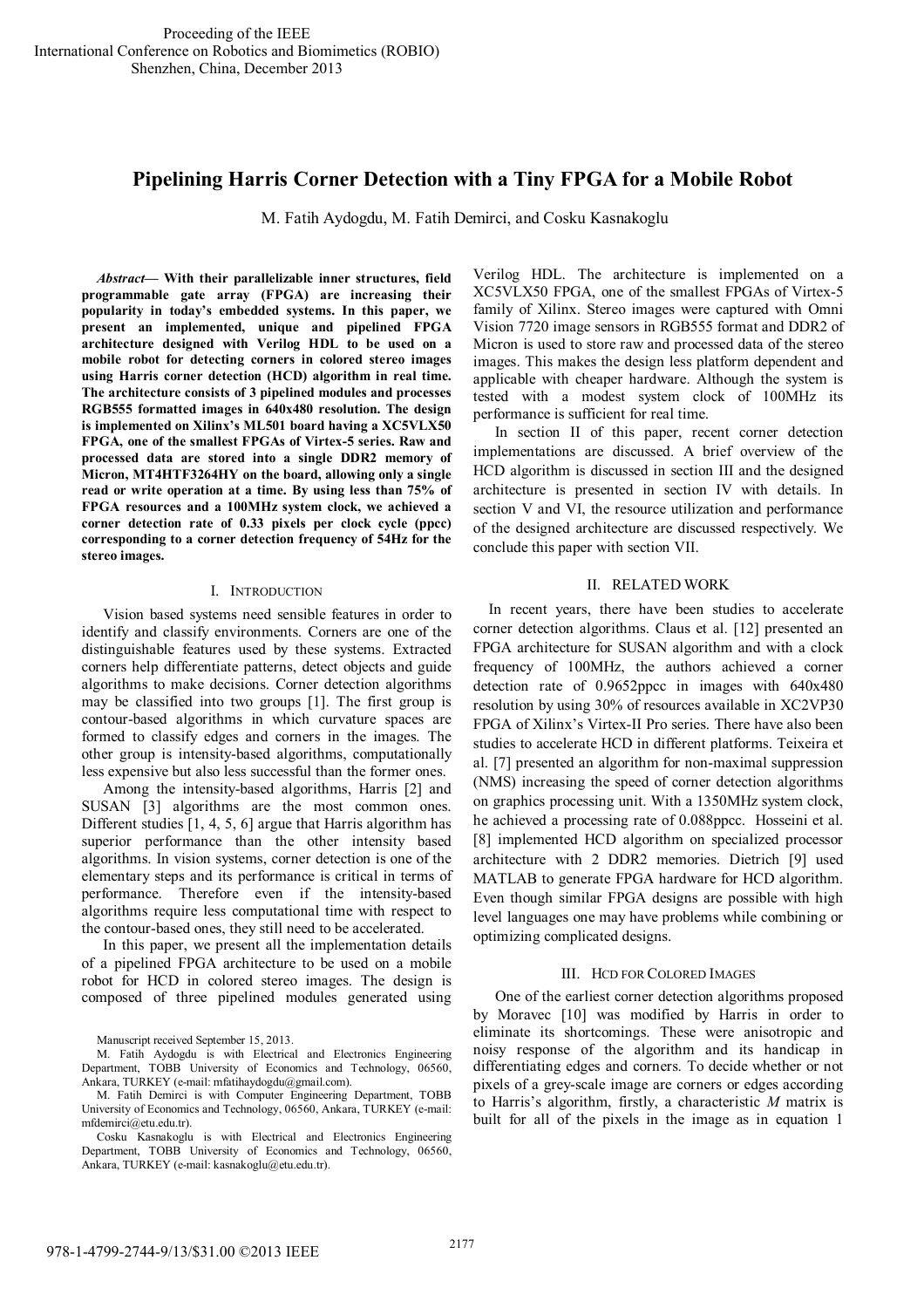$$
M = \begin{bmatrix} \sum_{w} I_x^2 & \sum_{w} I_x I_y \\ \sum_{w} I_x I_y & \sum_{w} I_y^2 \end{bmatrix} = \begin{bmatrix} A & C \\ C & B \end{bmatrix},
$$
 (1)

where  $I_x$  and  $I_y$  are the horizontal and vertical gradients of pixels in *W*. *W* is a mask averaging the gradient products of the pixel whose *M* matrix is built and the pixels surrounding it. The coefficients of *M* are selected according to a Gaussian distribution and its size is selected by the implementer. Then, for each pixel, a corner response, *R* is generated using their *M* matrix as:

$$
R = \det(M) - k(Tr(M))^2 = AB - C^2 - k(A+B)^2,
$$
 (2)

where *k* is a constant whose typical value can be selected between 0.04 and 0.06. The computed *R* values are the cornerness measures (CM) of the pixels. If CM of a pixel is positive and greater than a specified threshold the pixel corresponds to a corner. Moreover if it is negative and smaller than a specific threshold the pixel corresponds to an edge. Like in many feature detecting algorithms, while implementing HCD, NMS is applied finally. In this way, only the pixel having maximum corner characteristics in the neighborhood of a corner is selected to be a corner.

The HCD algorithm was modified by Montesinos [11] for colored images. In this case, only the calculation of *M* matrix is changed as:

$$
M = \left[ \frac{\sum_{w} (R_x^2 + G_x^2 + B_x^2)}{\sum_{w} (R_x R_y + G_x G_y + B_x B_y)} - \frac{\sum_{w} (R_x R_y + G_x G_y + B_x B_y)}{\sum_{w} (R_y^2 + G_y^2 + B_y^2)} \right]
$$
(3)

where  $R_x$ ,  $G_x$  and  $B_x$  are the gradients of red, green and blue channels in x direction respectively and  $R_y$ ,  $G_y$  and  $B_y$  are the gradients of these channels in y direction respectively. In the rest of this document, the sums in the parenthesizes of (3) will be called sum of gradient product (SOGP) to make the text plainer. Specifically,  $R_x^2 + G_x^2 + B_x^2$  will be called *SOGP*<sub>*xx*</sub>,  $R_y^2 + G_y^2 + B_y^2$  will be called *SOGP*<sub>*yy*</sub> and  $R_x R_y + G_x G_y + B_x B_y$  will be called *SOGP*<sub>*xy*</sub>.

#### IV. ARCHITECTURE

While pipelining the HCD, algorithmic and hardware constraints shape our design. We intend to implement HCD on a board with a single DDR2 memory imposing a hardware constraint to the design. Memory Interface Generator (MIG) tool of Xilinx is used to generate DDR2 interface module with a burst length of 4. For external read and write commands, the generated module has FIFO buffers allowing a read or write operation to be issued at each clock cycle (CC). As well as obeying external commands, MIG module, issues pre-charge and auto refresh commands crucial for dynamic RAM operations.

In terms of algorithm, the first constraint of HCD is that before computing the *M* matrix of any pixel, all of the SOGPs of the surrounding pixels in *W* window of that pixel have to be computed. The other constraint is that before applying NMS to any part of the image, all of the CMs of the pixels in that part of the image have to be obtained. Thus we decide to divide the algorithm into 3 distinct phases and construct 3 distinct pipelined modules. The first module of the architecture is SOGP module taking the intensity values of images and outputs SOGPs of pixels. The second module is CM module getting SOGP values of pixels and outputs their CM values. The third designed module is the NMS module taking CM values and applies NMS. In order to feed these modules with data, there are 2 possible architecture options of which general structures are shown in Fig. 1. According to the first option shown on the left, designer can use different block RAMs (BR) to feed the pipelined modules separately. In this option, one of the BRs is loaded with raw data by the controller module (CMOD), establishing data flow in the FPGA architecture and the other BRs are loaded with processed data of the pipelined modules. Data loaded into these BRs are fed into the following pipelined modules without any latency which minimizes the total processing time. In the second option, it is also possible to use same BR loaded by the CMOD to feed the pipeline modules consecutively as shown on right on the same figure. The former option reduces the total processing time by 3 times but consumes approximately 3 times more BR resources of FPGA. Since the design is implemented on a small Virtex-5 FPGA, we decide to use the second architecture option not minimizing the total processing time but consuming less FPGA resources.

Interface modules for cameras are designed in order to capture the images simultaneously. It is mandatory to use buffers to store the images at the same time since clock signals of the cameras and DDR2 memory are not synchronized. Therefore while transferring images from cameras BRs are used to buffer the incoming image data. 4 BRs capable of storing one row of intensities of pixels are



Figure 1. Architecture options to feed the pipeline modules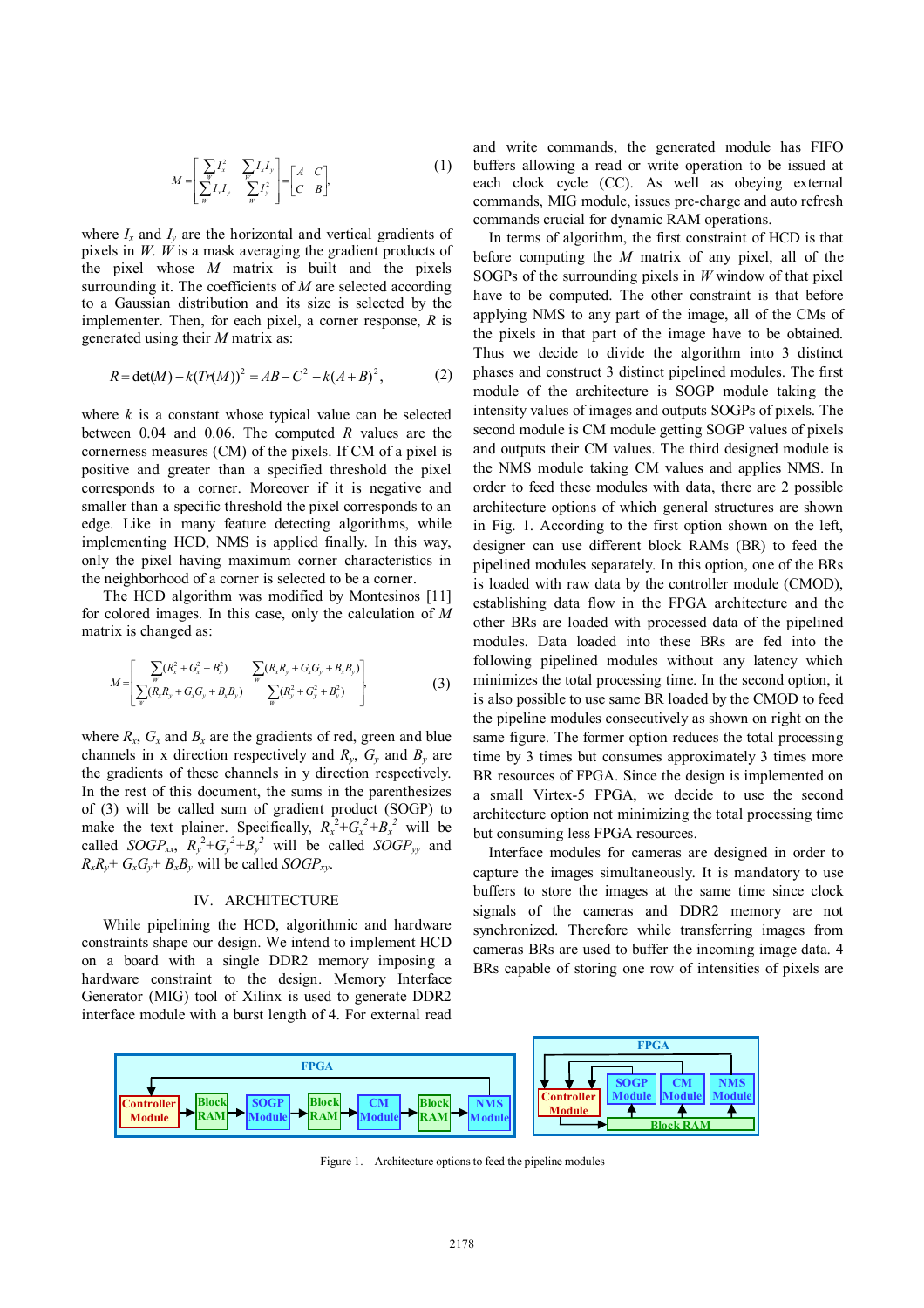generated. 2 of them are used to store odd and even rows of the images of left camera and the other 2 BRs are used to store the ones of right camera. The intensity data coming from cameras are written into the odd and even BR buffers consecutively. The content of the BRs filled with intensity data of an image row is transferred into the DDR2 memory by the CMOD. The other details of this interface is not discussed but we just note that the raw data as well as the processed data of the images are stored into the memory in such a way that the time required to read data is minimized. More specifically, the processed and raw data of the pixels in consecutive columns of the same image row are stored into the same row of the memory in column order. Thus while reading data from the memory the number of row access strobe (RAS) latencies are minimized.

The general structure of the implemented design is shown in Fig. 2. Before processing data of stereo images CMOD simultaneously accepts the raw data of the stereo images from the BRs connected to the camera drivers. The raw data of the stereo images are transferred to the MIG module in order to store them in DDR2. After the stereo images are stored i.e. captured in DDR2 CMOD starts to feed the SOGP, CM and NMS modules with data consecutively. At first step, the CMOD reads the raw data of left image from DDR2 with MIG module and transfers the data to the BRs feeding the pipelined modules. The BRs transfer the data to SOGP module and CMOD waits the processed SOGP data from the data buffer in SOGP module. The design includes such data buffers at the end of the pipelined modules to store the processed data temporarily. The CMOD waits until the data buffers are filled with newly processed data ensuring efficient write operations. By efficient write operations we mean that data written into the memory at each write burst contains very high percentage of newly processed data. CMOD writes data taken from the data buffer to DDR2 with MIG module. After SOGP data of all pixels are computed and written into DDR2 CMOD starts to read the SOGP data and fill the BRs feeding the CM module this time. After the processed CM data are written into DDR2 CMOD feeds the NMS module similarly. The pixels of the left image having corner

characteristics are determined when the NMS module processes the CM data of the pixels and the coordinates of the detected corners are written to BRs capable of storing the coordinates of 1024 corners for each image. After the coordinates of the corners of the right image are also stored in BRs coordinates of all detected corners are marked in the original images and displayed on a DVI screen with the help of the Chrontel CH7301C driver on the board. Storing the coordinates into BRs will reduce the processing time needed for the following phases of the study.

Having decided the general architecture of the design, the details of the algorithm namely, the mask size and mask coefficients of SOGP and CM modules, *k* constant used in CM module and NMS window size are needed to shape the FPGA hardware accordingly. After empirical tests on the transferred images, we decide to use a 7x7 window in NMS phase and 5x5 masks while computing SOGPs and CMs. In order to minimize resource usage, fixed point data representation more specifically integers are used in the architecture. While computing SOGPs, to decrease the noise, we used masks of which coefficients are modified versions of Gaussian distribution with  $\sigma$  equals to 1.2. In Fig. 3, horizontal and vertical masks are shown on the left and in the middle respectively. The coefficients of the *W* mask used to calculate the CMs are selected to be in Gaussian distribution as Harris proposed. According to the test results, optimum  $\sigma$  of *W* mask is also determined as 1.2. On the right hand side of Fig. 3, the coefficients of the mask whose values are converted into integers are shown. The k constant used to compute corner responses is selected as 0.0625 (1/16) based on tests. Implementing a multiplication with this constant corresponds to a shift operation neither consuming any resources nor adding additional latencies. After determining all the details of the algorithm, 3 pipelined modules are designed.

## *A. SOGP Module*

The first module of the architecture is the SOGP module whose function is to compute  $SOGP_{xy}$ ,  $SOGP_{yy}$  and  $SOGP_{xy}$ of pixels in parallel using pixel intensities of the images with the 5x5 gradient masks. It is designed to be able to get



Figure 2. General structure of the implemented design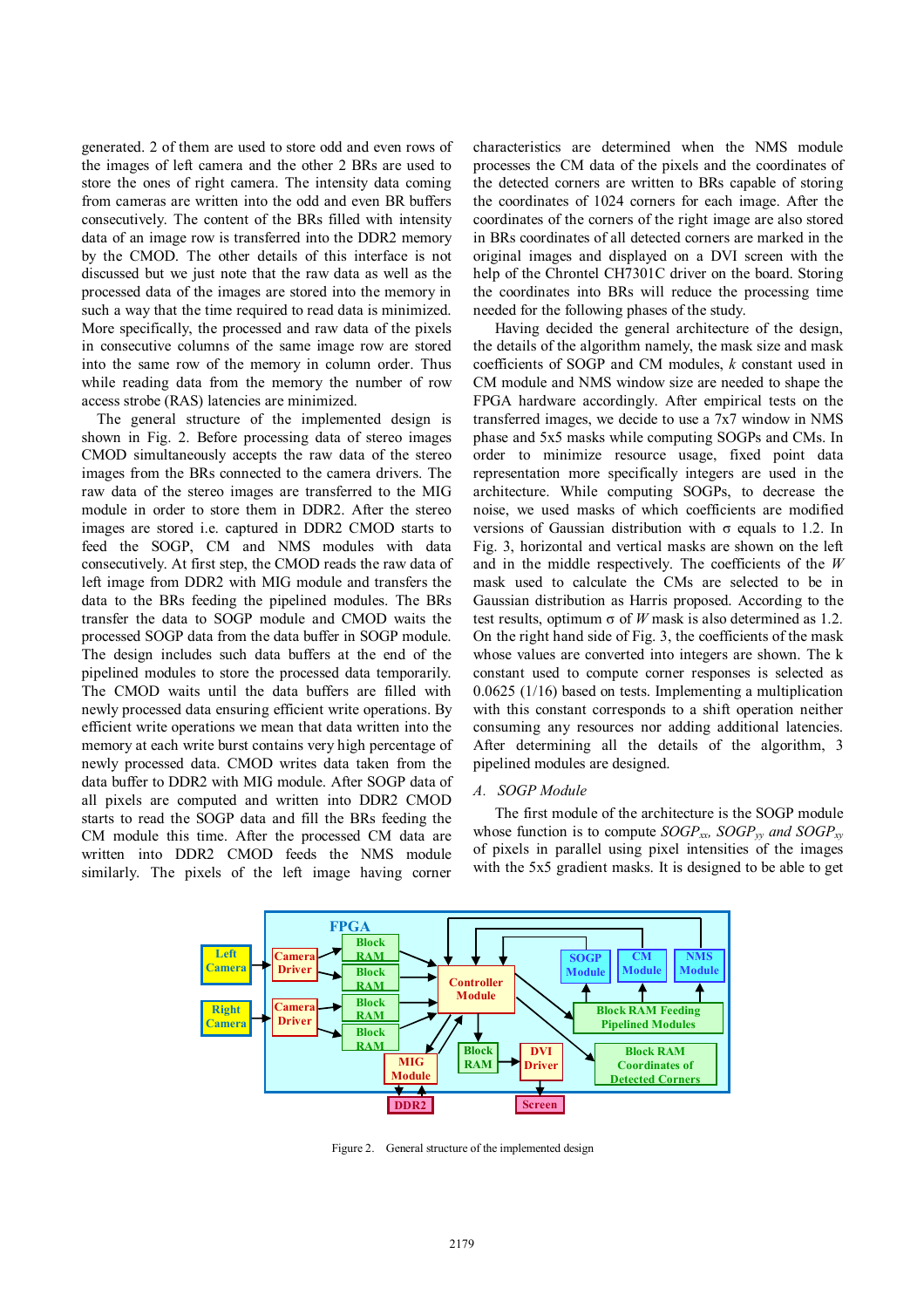|   |  | $^{\rm 12}$ |  | 2 | 3 | .2 | $\mathbf{1}$ |  | 2 | . 3 | $\cdot$ 2 $\cdot$ |  |
|---|--|-------------|--|---|---|----|--------------|--|---|-----|-------------------|--|
|   |  | 6           |  | ь | 8 | 6  |              |  | 6 | 8   |                   |  |
| 3 |  | 8           |  |   |   |    |              |  | 8 |     | 8                 |  |
|   |  | 6           |  |   | 8 | 6  |              |  |   | 8   |                   |  |
|   |  |             |  |   |   |    |              |  |   |     |                   |  |

Figure 3. The coefficients of the gradient masks and W mask

intensities of 5 pixels located in the same column of 5 consecutive image rows at each CC. To store the intensity data, it has 5 shift registers which we call intensity shift registers and each of these registers has 5 cells to store intensities of pixels in consecutive columns. To maximize the pipeline efficiency of this module, the intensity values of 5 pixels of the same column in consecutive rows of the image should be fed into the each intensity shift register at each CC. To do so internal BRs of FPGA are used as previously mentioned. 6 BRs each of which has the capability of storing one row of intensities composing of 15-bits of pixel data are used. The BRs feeding the pipelined modules are generated in such a way that the number of bits that can be written into them at a CC is more than the number of bits that can be read from them at a CC. Thus it is possible to maximize pipeline occupancy for all of the modules of the pipeline. While processing an image data, firstly, the intensities of the first 5 rows of the image are read from DDR2 memory and written into the BRs by CMOD. After all of the 5 BRs are filled with intensity data, it is started to feed the intensity shift registers in SOGP module with the intensities of the pixels in the consecutive columns in order to calculate the SOGPs of the pixels in the  $3<sup>rd</sup>$  row of the image. Simultaneously, the unused  $6<sup>th</sup>$  BR is also filled with the intensities of the  $6<sup>th</sup>$ row of the image in DDR2 and the outputs of the SOGP module is also written into DDR2. The  $6<sup>th</sup>$  BR is filled before all of the intensities stored in the first 5 BRs are fed into the SOGP module since data buffers are used to increase the write efficiency and the number of the bits that can be written into the BRs at a CC are greater than the number of bits that can be read from them at a CC. After all the intensities in the first 5 BRs are fed into the SOGP module the intensities of the  $6<sup>th</sup>$  image row in the  $6<sup>th</sup>$  BR are fed into the SOGP module with the intensities of 2<sup>nd</sup>-5<sup>th</sup> image rows remaining in the 4 BRs in order to calculate the SOGPs of the pixels in the  $4<sup>th</sup>$  image row. Simultaneously, the unused BR having the intensities of the pixels of the first row is filled with the intensities of the  $7<sup>th</sup>$  image row and outputs of the SOGP module are written into DDR2. This operation does also finishes before the feeding of SOGP module ends. This routine i.e. simultaneously using 5 of the 6 BRs to feed the pipeline, filling one of them with the intensities of the next row and writing the outputs of the SOGP module into DDR2, continues until all of the intensities are fed into the SOGP module.

In the SOGP module, there is another shift register storing one bit of data in its cells. This shift register, we call reference shift register is used to signal to the CMOD that the output of the SOGP module contains processed and meaningful data. The number of the cells of the reference shift register is equal to 10, CCs needed for a valid input to be processed in the SOGP module. The first cell of the reference shift register is connected to an input of SOGP module and its last cell is connected to one of the outputs of SOGP module. This input is set by the CMOD when the intensity shift registers of the SOGP module are full with meaningful data. The bit set by the CMOD is shifted and the data in the intensity shift registers are processed at each CC. The processed data and the set bit reach to the output simultaneously allowing the CMOD to capture the processed data by checking the output of the SOGP module connected to the last cell of the reference shift register.

The designed SOGP module consists of 10 stages (ST) each of which lasts a single CC. In the first 5 stages, there are 6 parallel sub modules (SM) to calculate the gradients,  $R_x$ ,  $R_y$ ,  $G_x$ ,  $G_y$ ,  $B_x$  and  $B_y$  as shown in Fig. 4. Using these gradients,  $SOGP_{rr}$ ,  $SOGP_{vv}$  and  $SOGP_{vv}$  are computed in another SM in the last 5 stages.

The SM responsible for computing  $R_x$  is shown in Fig. 5. When the input of the reference shift register is set the intensities of 24 of 25 pixels stored in the intensity shift registers are transferred into the parallel subtraction elements in the first stage of SOGP module. The nontransferred pixel is the center pixel whose SOGPs are being calculated. Its intensity is not required in its own gradient calculations but its content is important since it will be used in SOGP calculation of the next pixel in the next CC.

In Fig. 5,  $I_R$  stands for the intensity of the red channel of the transferred pixels. The subsequent numbers respectively show the index of shift registers and the cell of the shift register from where the intensities are transferred. In the first ST, intensity differences are calculated with parallel subtractions. With respect to the horizontal gradient mask, some of the differences are multiplied by constants 2, 3, 6 and 8. Since multiplication with constants 2 and 8 means simple shift operations, these shifts are applied to the relevant differences in the first ST. In the second ST, multiplication operations are performed to the differences which are multiplied by 3 and 6. These multipliers have zero latency and like all the multipliers in the design, they are generated using Xilinx core generator. In the second ST, the differences multiplied with the relevant coefficients in the first ST are started to be summed up by pairs also. No operation (NOP) is performed to the difference not having any pair to be summed. The

| <b>SOGP Module</b> |           |         |           |                    |  |  |  |  |  |
|--------------------|-----------|---------|-----------|--------------------|--|--|--|--|--|
|                    | <b>SM</b> | $R_{x}$ |           |                    |  |  |  |  |  |
|                    | <b>SM</b> |         |           | SOGP <sub>xx</sub> |  |  |  |  |  |
|                    | <b>SM</b> | $G_{x}$ |           |                    |  |  |  |  |  |
|                    | SM        |         | <b>SM</b> | SOGP <sub>W</sub>  |  |  |  |  |  |
|                    | SM        | B,      |           | SOGP <sub>xv</sub> |  |  |  |  |  |
|                    |           |         |           |                    |  |  |  |  |  |
|                    | SM        |         |           |                    |  |  |  |  |  |

Figure 4. The SMs of the SOGP module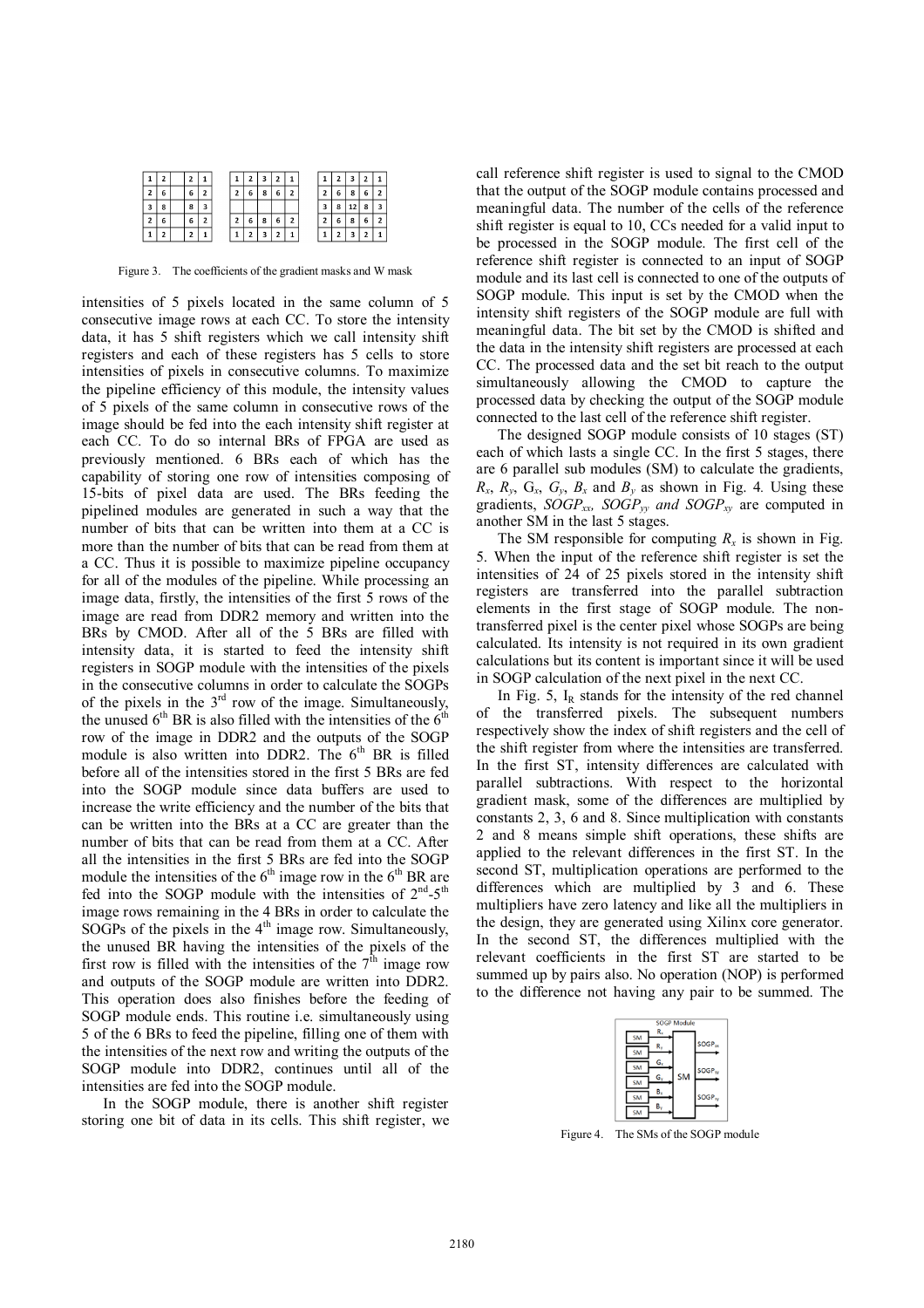

Figure 5. The SM of the SOGP module computing  $R_x$ 

data without any pair is just stored in another register in the second ST in order to maintain the pipelined structure. The summation operations end in 5 STs. Normally, to compute  $R_x$  of a pixel, this sum is divided by 33, the sum of the coefficients of the gradient masks. A divisor element is not embedded since it will require more FPGA resources and add additional stages to the designed module. Instead the least significant 5 bits of the sum is just ignored actually corresponding to a division operation by 32. The shift operation decreases the number of bits to be processed and does not affect the performance of the algorithm. With *R<sup>x</sup>* , all the other gradients  $R_y$ ,  $G_x$ ,  $G_y$ ,  $B_x$  and  $B_y$  are computed in 5 STs in other parallel SMs.

In the  $6<sup>th</sup>$  ST of the SOGP module, the computed gradients are transferred into the SM computing SOGPs of pixels as shown in Fig. 6. To compute SOGPs, all gradients are fed into the parallel multipliers with latency of 3 CCs. The products produced by the multipliers are summed by pairs in 9<sup>th</sup> and 10<sup>th</sup> STs and  $SOGP_{xy}$ ,  $SOGP_{yy}$  and  $SOGP_{xy}$ are generated. These 15-bit SOGPs are forwarded to the CMOD which is informed by the output of reference shift register that meaningful SOGPs are available at the output of SOGP module. In the CMOD, SOGPs are stored in 256 bit registers. When the register becomes full all of its content is written to DDR2 maximizing the efficiency of the write operation as discussed before. After all SOGPs of first image are generated and written into DDR2 the intensities of the pixels of the second image are fed into the SOGP module and SOGPs are written into DDR2.

#### *B. CM Module*

The function of the CM module is to compute the CMs of the pixels using the SOGPs computed in the previous phase



Figure 6. The SM of the SOGP module computing *SOGPxx, SOGPyy and SOGPxy* of pixels

The structure of the CM module is similar to the structure of the SOGP module. It is designed in such a way that at each CC, it is capable of receiving SOGPs of 5 pixels located in the same column of 5 consecutive image rows. In CM computation, 5x5 Gaussian mask is used. Therefore 5 shift registers with 5 cells to store and shift SOGPs are used in the module. These shift registers we call SOGP shift registers are similar to the intensity shift registers used in SOGP module but each of its cell has a capacity of 45-bit this time. In order to feed these registers BRs are used as in the feeding structure of SOGP module. 6 of the BRs used in the previous phase are also used in this phase with 12 new BRs. While computing CMs of the pixels in a row, 15 of these BRs are used to feed the CM module and 3 of them are filled with the new SOGPs. Thus it becomes possible to feed CM module with 15x15=225 bits of SOGP data at each CC. Moreover another reference shift register consisting of 11 STs is used in CM module.

In the first 6 stages of the CM module, *A*, *B* and *C* values of pixels are computed in 3 SMs in parallel as shown in Fig. 7. In the next 5 stages, CMs of the pixels are computed using these values. The SM computing *A* of the pixels is shown in Fig. 8. In its first stage, *SOGPxx* values of the pixels stored in SOGP shift registers are taken. The values to be multiplied by 3, 6 and 12 according to the Gaussian *W* mask are multiplied by these constants in 0 latency multipliers. The other values to be multiplied by the multiples of 2 are summed by pairs and multiplications are performed with shift operations without any latency. From



Figure 7. The SMs of the CM module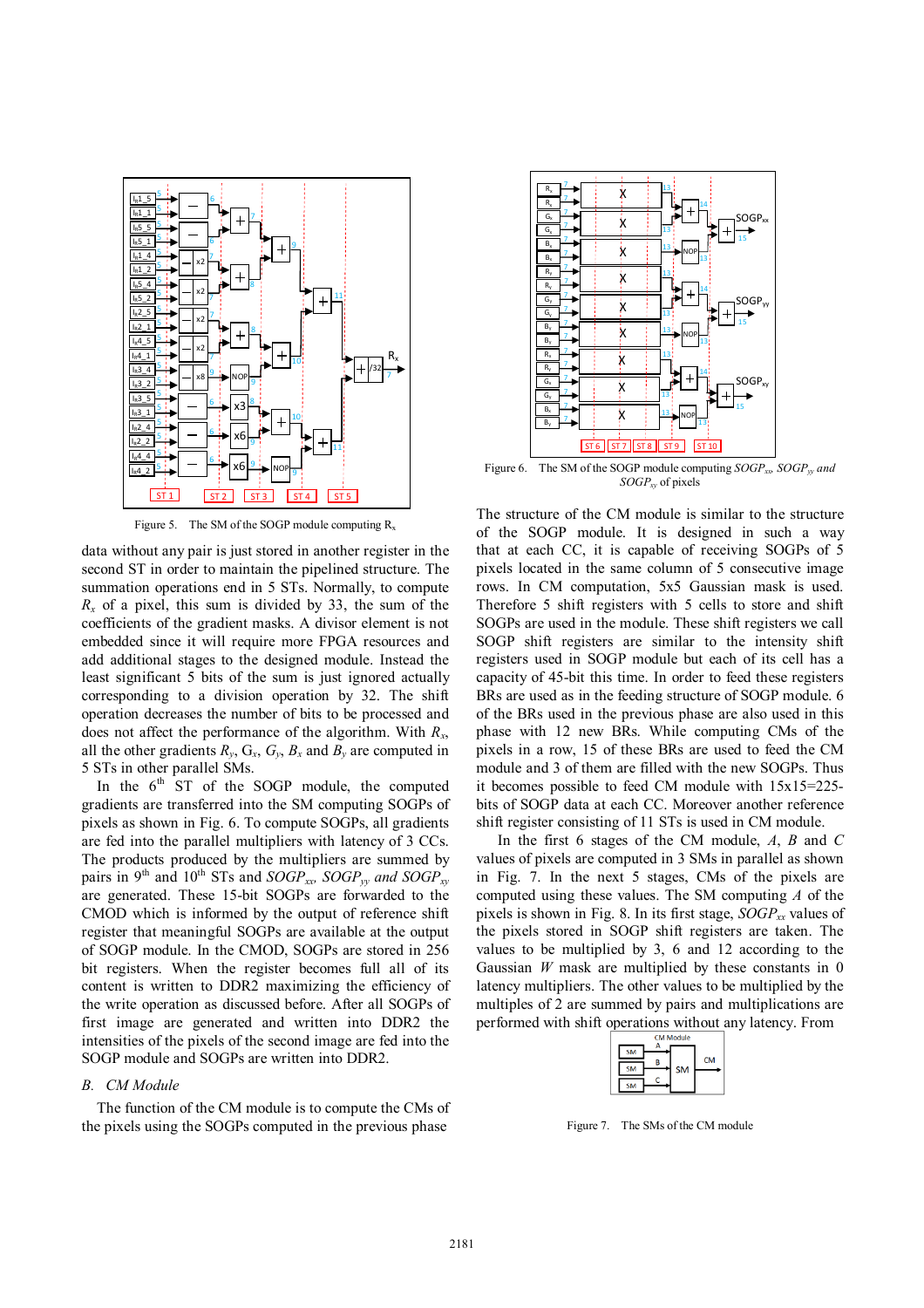

Figure 8. The SMs of the CM module

 $2<sup>nd</sup>$  ST to the end of 6<sup>th</sup> ST all the multiples of *SOGP*<sub>*xx*</sub> values are summed by pairs to generate the *A* value of the pixels. In the  $6<sup>th</sup> ST$ , 24 bit *A* value is generated. However, only its least significant 21 bits and sign bit are meaningful because it is not possible to obtain quantities represented more than 22 signed bits by the multiplication of signed 15 bit of SOGPs by unsigned decimal 100, the sum of the coefficients of the *W* mask. Since we do not want to embed division elements the designed module calculates *A* value by shifting the 22 meaningful bits 6 times corresponding to a division by 64. Thus 16-bit *A* value of pixels is generated in 6 STs. There are 2 more parallel mirrors of this module computing *B* and *C* of the pixels in 6 STs using  $SOGP_w$ and *SOGPxy* of pixels.

After *A*, *B* and *C* values of the pixels are computed SMs of *CM* module they are fed into the other SM of it responsible to compute *CM* of the pixels using (2). To do so *A*, *B* and *C* values are transferred into the SM shown in Fig. 9. In the ST 7, the multiplication of the transferred values starts to compute A\*B and C2 values of the pixels. Furthermore the sum of A and B values is generated to be used in the multiplication elements computing  $(A+B)^2$ 



Figure 9. The SM of the CM module computing *CM* of pixels

starting in the 8th ST. All the multiplication elements used in this SM have 3 CC of latencies. In the ST 10, the computation of the A\*B and  $C^2$  values of the pixels finishes and they are summed up. The multiplication of (A+B) finishes before ST 11. Since the *k* constant used in HCD algorithm is selected as 1/16 no hardware resources are used to implement the multiplication with *k*. Instead this multiplication is performed by ignoring the least significant 4 bits of the value  $(A+B)^2$ . In the ST 11, the subtraction of  $(A+B)^2$  of the pixels from  $A*B+C^2$  is applied. Since the pixels with positive CM values greater than a specified threshold are considered as corners according to the HCD algorithm the generated CMs are checked before they are written to the data buffers located in the CMOD. If the generated CMs are negative or smaller than the specified threshold 32-bit decimal 0 is written into the data buffers. Otherwise 33-bit CM is written to the data buffers by ignoring the sign bit. After the data buffers are filled their content is written into the DDR2 memory. After all SOGPs of the stereo images are fed into the CM module and CMs are written back to the DDR2 memory second phase of the algorithm is completed.

### *C. NMS Module*

The function of the NMS module is to apply NMS to the generated CMs in order to select the pixels having maximum corner characteristics in an image window of 7x7. To increase pipeline efficiency, shift registers are used in NMS module as in the other modules. 7 shift registers each of which have 7 cells to store 32-bit CMs are used in NMS module. The BRs feeding the other pipelined modules are also used to feed these shift registers in NMS module, we call NMS shift registers. 16 of these 18 previously generated BRs are used to feed NMS module. When NMS module is active 14 of the 16 BRs feed the module and 2 of them are used to store the CMs of the consecutive rows.

In the NMS module, 48 parallel comparators are embedded. At each CC, the module is capable of accepting 7 CMs of the pixels in the same column and in consecutive image rows to store them in its NMS shift registers. While detecting the corners of each image row, the CM of the pixel in the center of the NMS window is compared with the CMs of the other pixels in the NMS window. The row and column number of the detected corners in left and right images are stored in separate BRs each of which are capable of storing the data of 1024 corners. The capability of these BRs is quite sufficient in practice since the maximum number of the corners detectable in a 640x480 image with a 7x7 NMS window is approximately 19,200. Even if the number of the detected corners exceeds the capacity of the BRs the system will not collapse. Only the first 1024 corners will be stored into the BRs and the others will be ignored.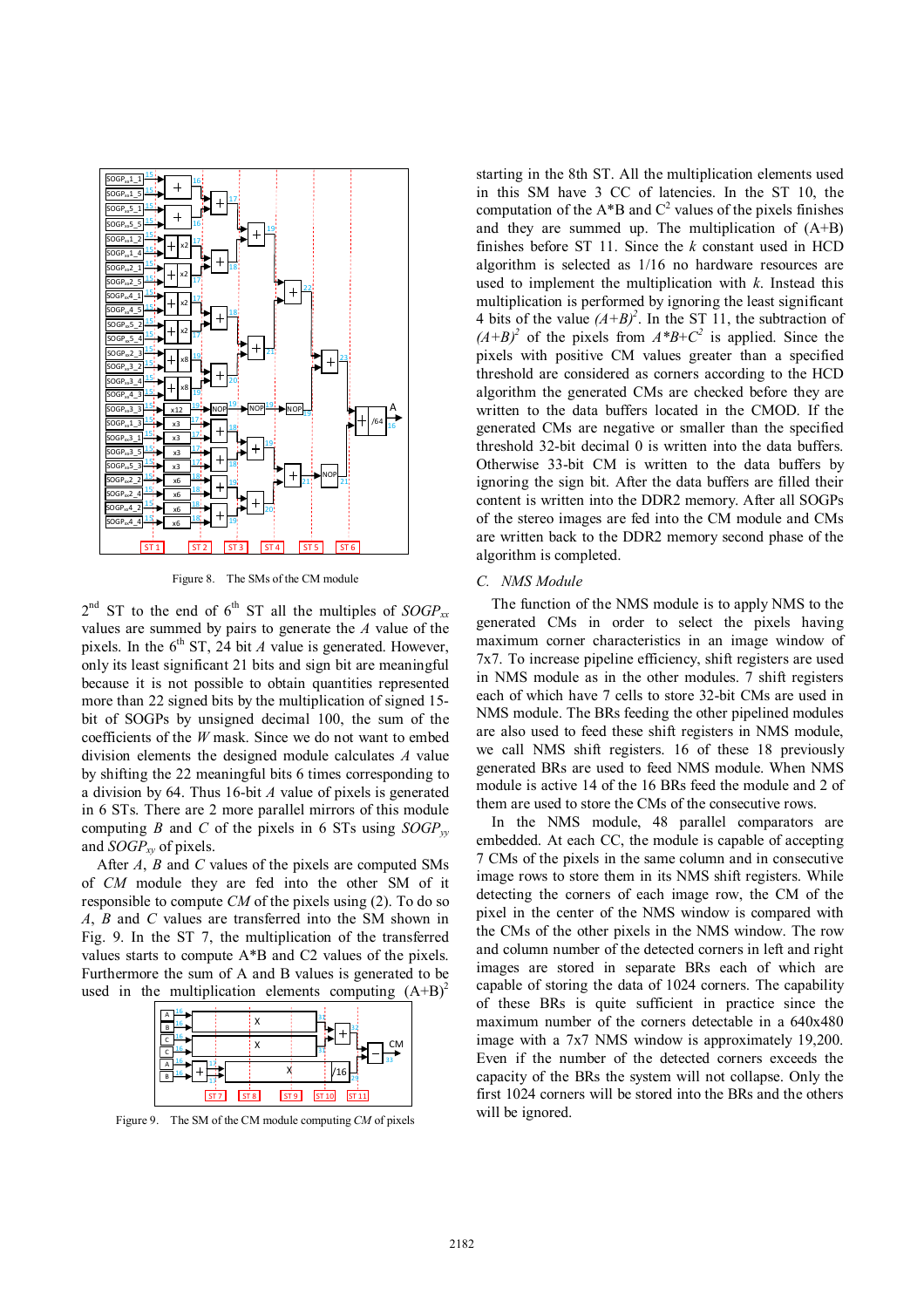## V. RESOURCE UTILIZATION

As well as the resource utilization of the pipelined SOGP, CM and NMS modules presented in detail, the resource utilization of the other modules in the design is presented in Table 1. According to the table the pipelined modules and their feeding structures occupies approximately 17% of the total registers, 14% of total LUTs, 25% of the DSP units and 38% of the BRs of the XC5VLX50 FPGA. On the other hand the CMOD managing the operations in the design occupies approximately 32% of the total registers and 49% of total LUTs of the FPGA. All of the modules in the design consumes more than the half of the BRs on the FPGA. Therefore it is not possible to implement a feeding structure in which the entire pipeline modules are fed by distinct BRs as in the first architecture option discussed before. On the contrary 37.50% of the BR resources are reutilized to feed the pipeline modules one after another while processing the stereo images as indicated in the second architecture option. According to the utilization results, only 25% of the DSP48E hardware resources are used in the pipeline modules. Since DSP48E resources can be used instead of the LUT resources used in the pipelined modules it is possible to design the architecture having similar performance characteristics with less LUT resources.

#### VI. PERFORMANCE

The performance of the designed pipelined architecture processing stereo images is presented in Table 2. According to the implementation results, the designed SOGP, CM and NMS modules have maximum operating frequencies of 445MHz, 387MHz and 233MHz respectively. By increasing the number of the pipeline stages of the modules, it is possible to achieve higher operating frequencies. However, this will increase the resource utilization and number of CCs needed for execution. The increase in CCs needed for execution will not reduce the total execution time since the operating frequency will also

increase. However, the increase in resource utilization will decrease the available resources for the following parts of the study. Therefore we decide that the operating frequencies of the modules are high enough for our purpose.

The maximum operating frequency of the whole design is 123MHz. Therefore in the implementation, we select a 100MHz of system clock, less than the maximum operating frequency of the whole design and all of the operating frequencies of the pipelined modules individually. In the architecture, execution of the stereo images in 640x480 resolution takes 1,856,550CCs on average. Therefore the designed architecture is capable of processing  $1.856.315/(2x640x480) \approx 0.33$ ppcc. This corresponds to an execution time of 18.57ms with the 100MHz system clock used. The execution time of a single image is equal to 9.29ms, half of the time needed to process stereo images. If a 123MHz clock signal is used instead of 100MHz signal used in the implementation the execution time of the stereo images will be reduced to 15.10ms and the execution time of a single image will be reduced to 7.05ms.

While the images are being processed in the architecture the pipelined modules are only active i.e. occupied with data when they are fed by the CMOD. The pipeline occupancies of the modules when they are active are shown in Table 2. If the time required for pre-charge and auto refresh commands is ignored it is possible to read or write 128 bits of data with MIG core. 15, 45 and 32 bits of data are read from DDR2 in SOGP, CM and NMS phases and 45 and 32 bits of data are written into DDR2 in SOGP and CM phases respectively. Therefore a total of 60, 77 and 32 bits of data transfer capabilities are needed in SOGP, CM and NMS phases respectively. These values are smaller than the available 128 bits of data transfer capability provided by MIG module. Thus when the modules are active it is possible to achieve high pipeline occupancies over 97% stated in Table 2. Although such high pipeline occupancies are achieved pipeline

|                                                      | Register | Register           | LUT          | LUT         | DSP48E       | DSP48E             | <b>Block RAM</b>        | <b>Block RAM</b>   |
|------------------------------------------------------|----------|--------------------|--------------|-------------|--------------|--------------------|-------------------------|--------------------|
|                                                      |          | <b>Utilization</b> |              | Utilization |              | <b>Utilization</b> |                         | <b>Utilization</b> |
| <b>SOGP</b>                                          | 1306     | 4.53%              | 1283         | 4.45%       | 9            | 18.75%             |                         |                    |
| <b>CM</b>                                            | 2343     | 8.14%              | 1966         | 6.83%       | 3            | 6.25%              | 18                      | 37.50%             |
| <b>NMS</b>                                           | 1346     | 4.67%              | 777          | 2.70%       | $\mathbf{0}$ | 0.00%              |                         |                    |
| AA7720 Drivers x2                                    | 204      | 0.71%              | 837          | 2.91%       | $\bf{0}$     | 0.00%              | 4                       | 8.33%              |
| MIG                                                  | 2129     | 7.39%              | 1590         | 5.52%       | 0            | 0.00%              | 3                       | 6.25%              |
| <b>DVI Driver</b>                                    | 107      | 0.37%              | 421          | 1.46%       | $\Omega$     | 0.00%              | $\bf{0}$                | 0.00%              |
| <b>Block RAMs Coordinates of</b><br>Detected Corners | $\Omega$ | 0.00%              | $\mathbf{0}$ | 0.00%       | $\bf{0}$     | 0.00%              | $\overline{\mathbf{c}}$ | 4.17%              |
| <b>Controller Module</b>                             | 9294     | 32.27%             | 14182        | 49.24%      | $\bf{O}$     | 0.00%              | $\bf{0}$                | 0.00%              |
| Total                                                | 16729    | 58.09%             | 21056        | 73.11%      | 12           | 25.00%             | 27                      | 56.25%             |
| Available<br>in XC5VLX50                             | 28800    | ٠                  | 28800        | -           | 48           |                    | 48                      |                    |

TABLE I. RESOURCE UTILIZATION